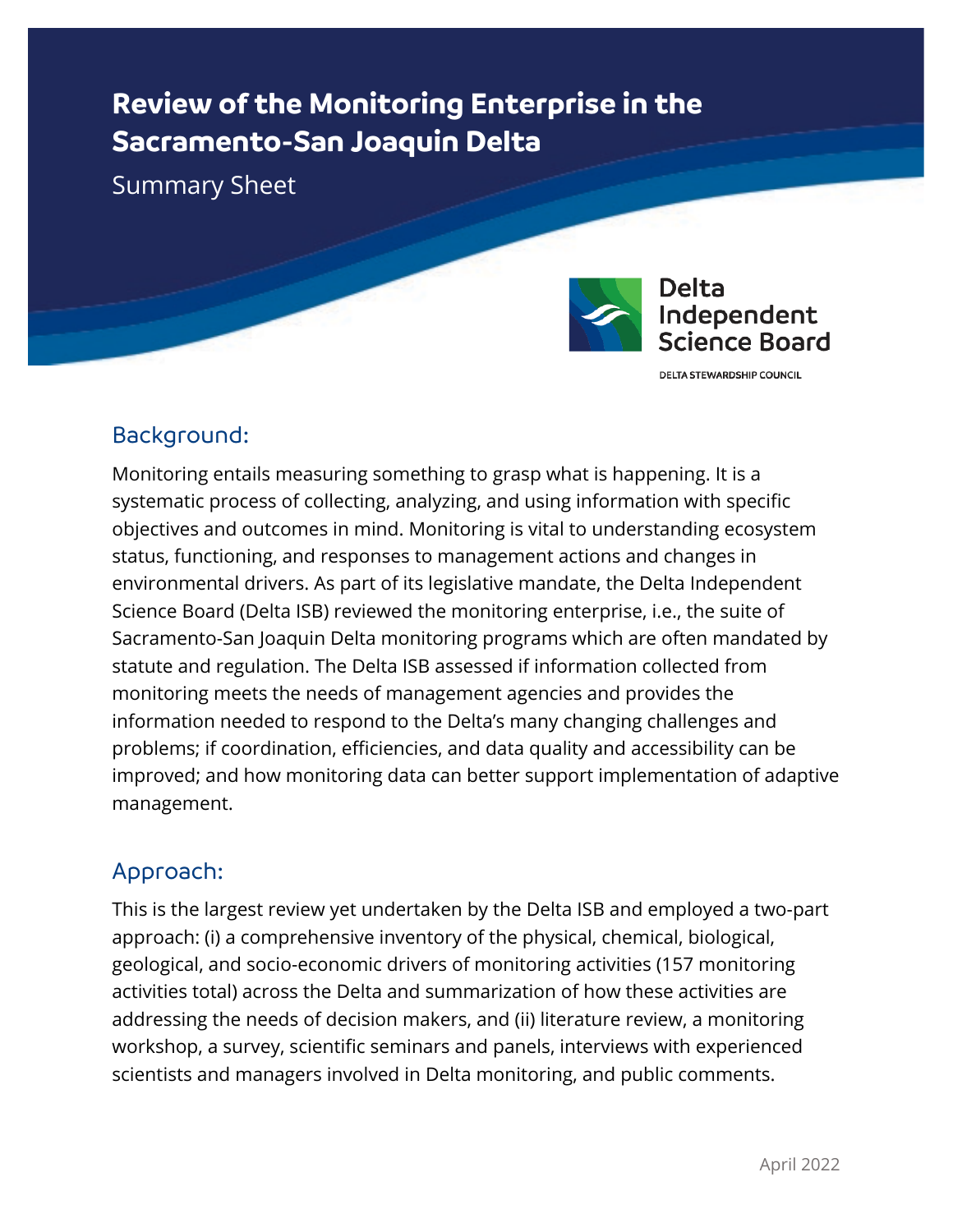#### Findings:

- Although most monitoring activities in the inventory were found to be influenced or required by a management driver, there was a general lack of clarity around the problems that monitoring and adaptive management are intended to address.
- Questionnaire results indicate that there was a common perception of a monitoring-management disconnect. The disconnect between management needs and monitoring data collection is not unique to the Delta and could be improved through better planning, coordination, and communication.
- There is a need for better coordination and integration of monitoring efforts across different geographic areas and ecosystem components.
- Data accessibility has improved but needs to continue to improve, especially timeliness of data sharing.

## A Way Forward: Adopting Adaptive Management, Best Practices, and Recommendations:

Monitoring is fundamental to understanding and managing the Delta ecosystem and it is clearly important to optimize the monitoring effort to gain the most information possible. This review has raised a number of questions regarding the monitoring enterprise in the Delta. What can be done to fill gaps and improve the level of coordination, efficiencies, data quality, data accessibility, and communication across this complex system?

For all monitoring programs. The Delta ISB advises that every monitoring program develop a monitoring plan or road map using its recommended Adaptive Management Framework for a well-designed monitoring program to better define and address management needs and promote a rigorous setting of purpose, expectations, review, and communication.

(See steps 1-6 on the Adaptive Management Framework below)

Individual monitoring programs should be underlain by five best practices to help address some of the challenges and issues with monitoring identified in the review. Each practice should be a part of each step in in the Adaptive Management Framework for monitoring.

(See five checkmarks inside the Adaptive Management Framework below)